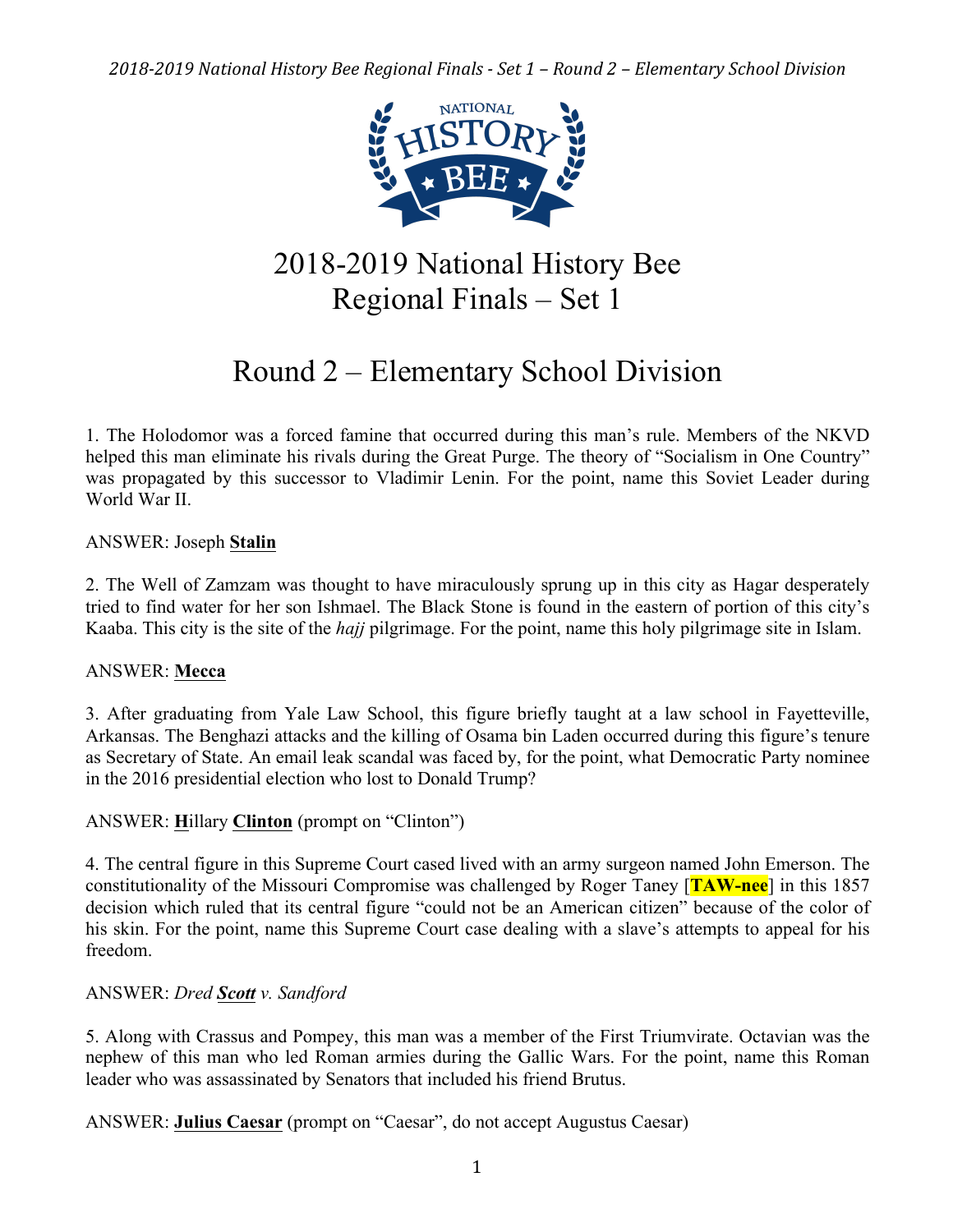6. Millard Tydings chaired a committee investigating a group of individuals targeted by this man. During a set of hearings, Joseph Welch asked this man "Have you no sense of decency, sir?" For the point, name this US Senator from Wisconsin who led Communist witch hunts in the 1950s.

## ANSWER: Joseph **McCarthy**

7. The Portsmouth Compact was an anti-English document signed by inhabitants of this colony including Anne Hutchinson. After his banishment from the Massachusetts Bay Colony, Roger Williams went on to found this colony, which in the 1760s established Brown University. For the point, name this colony in New England that contained the city of Providence.

## ANSWER: **Rhode Island**

8. This battle led to the renaming of Chicago Municipal Airport. Four Japanese carriers were sunk at this victory for the forces of Chester Nimitz. Occurring one month after the Battle of Coral Sea, for the point, name this decisive 1942 World War II naval battle in the center of the Pacific Ocean.

## ANSWER: Battle of **Midway**

9. Beginning on land owned by the O'Leary family, this event quickly spread past DeKoven Street. The predominantly wooden architecture of the city where this disaster occurred is said to have worsened this event. According to legend, this event started when a cow tipped over a lantern. For the point, name this burning of an Illinois city.

# ANSWER: Great **Chicago Fire** of 1871

10. Viktor Frankl wrote about his experiences at this location in the book *Man's Search for Meaning*. A phrase translating to "work sets you free" appears above the entrance to this location where Doctor Joseph Mengele performed experiments on inmates. Elie Wiesel was taken by train to this location from a ghetto. Operating in occupied Poland, for the point, name this notorious Nazi concentration camp.

## ANSWER: **Auschwitz**

11. A promise to one group of "forty acres and a mule" was made during this period, which was the subject of a bill named for Benjamin Wade and Henry Davis. During this period, a proposed 10% plan in Louisiana only required one in ten members of the electorate to swear a loyalty oath. The Freedmen's Bureau operated during, for the point, what period of American history immediately after the Civil War?

## ANSWER: **Reconstruction** Era

12. This country's eastern states of Nagaland and Mizoram are majority-Christian due to the work of missionaries, while its state of Gujarat is where its current Prime Minister Narendra Modi began his career in politics. For the point, name this country where forces retook the city of Goa from the Portuguese in Operation Vijay, several hundred miles south of its city of Mumbai.

# ANSWER: **India**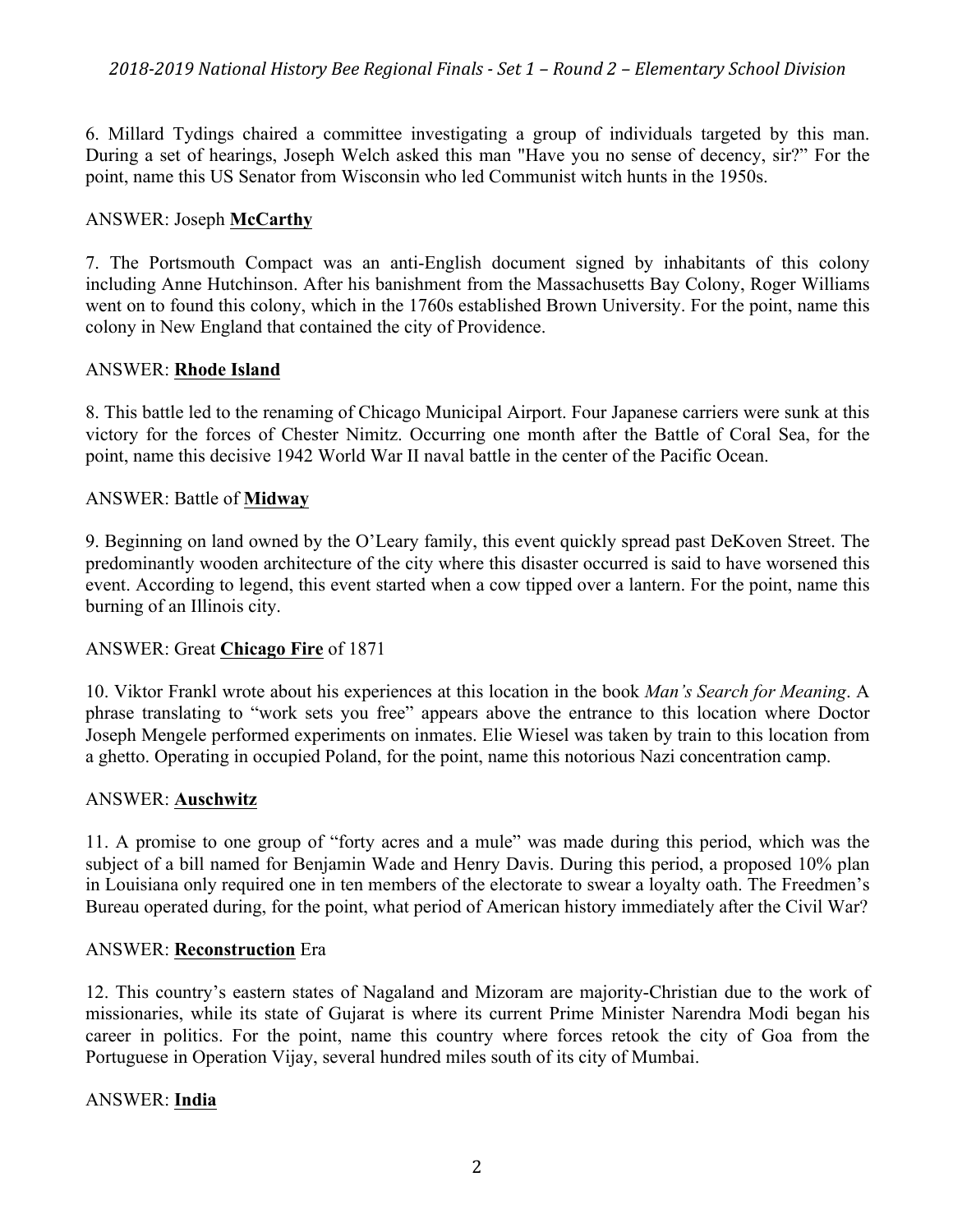13. A series of butterfly ballots proved critical in this election year in which Joe Lieberman was a vice presidential candidate. Prior to 2016, this was the most recent U.S. presidential election year in which the winner lost the popular vote. For the point, name this election year in which Al Gore lost to George W. Bush.

### ANSWER: Election of **2000**

14. The Treaty of Waitangi was signed in this country that was dominated by an ethnic group that practiced the *haka* war dance. After seeing another country's island of Tasmania, Abel Tasman became the first European to sight what is now this country and home of the Maori people. For the point, name this country in Oceania.

#### ANSWER: **New Zealand** (accept **Aotearoa**)

15. This man won one election after the phrase "Rum, Romanism, and Rebellion" became associated with James G. Blaine. This man was defeated by Benjamin Harrison in the 1888 election only to defeat Harrison in 1892. For the point, name this president who served two non-consecutive terms.

#### ANSWER: Grover **Cleveland**

16. Polybius accompanied Scipio Aemilianus as he oversaw a siege of this city. The Battles of Lake Trasimene and Cannae were won by forces of this city that was thought to have been founded by the mythical queen Dido. Cato the Elder called for the annihilation of this city that fought the Punic Wars against Rome. For the point, name this African city once led by Hannibal that was burned to the ground by the Romans.

## ANSWER: **Carthage**

17. The Wilmot Proviso banned slavery in U.S. land obtained in this war. The Treaty of Guadalupe Hidalgo ended this war, which began after one side failed to acknowledge the other's sovereignty over Texas. Santa Anna led the losing side in, for the point, what conflict between the U.S. and a southern neighbor?

#### ANSWER: **Mexican**-American War

18. During this event, Adlai Stevenson said he would wait "until hell freezes over" for a response from a Soviet diplomat. Rudolf Anderson was the only death in this conflict in which a U2 spy plane was shot down. An international hotline was created during this conflict that arose after Khrushchev was found to have been keeping certain weapons near Florida. For the point, name this U.S.-Soviet confrontation in a Caribbean country.

#### ANSWER: **Cuban Missile Crisis**

19. This building once served as the official treasury for the Delian League. The central frieze of this building is in the Ionic order and was likely created under the guidance of Phidias. Standing on top of the Acropolis, for the point, name this ancient temple dedicated to the goddess Athena.

## ANSWER: **Parthenon**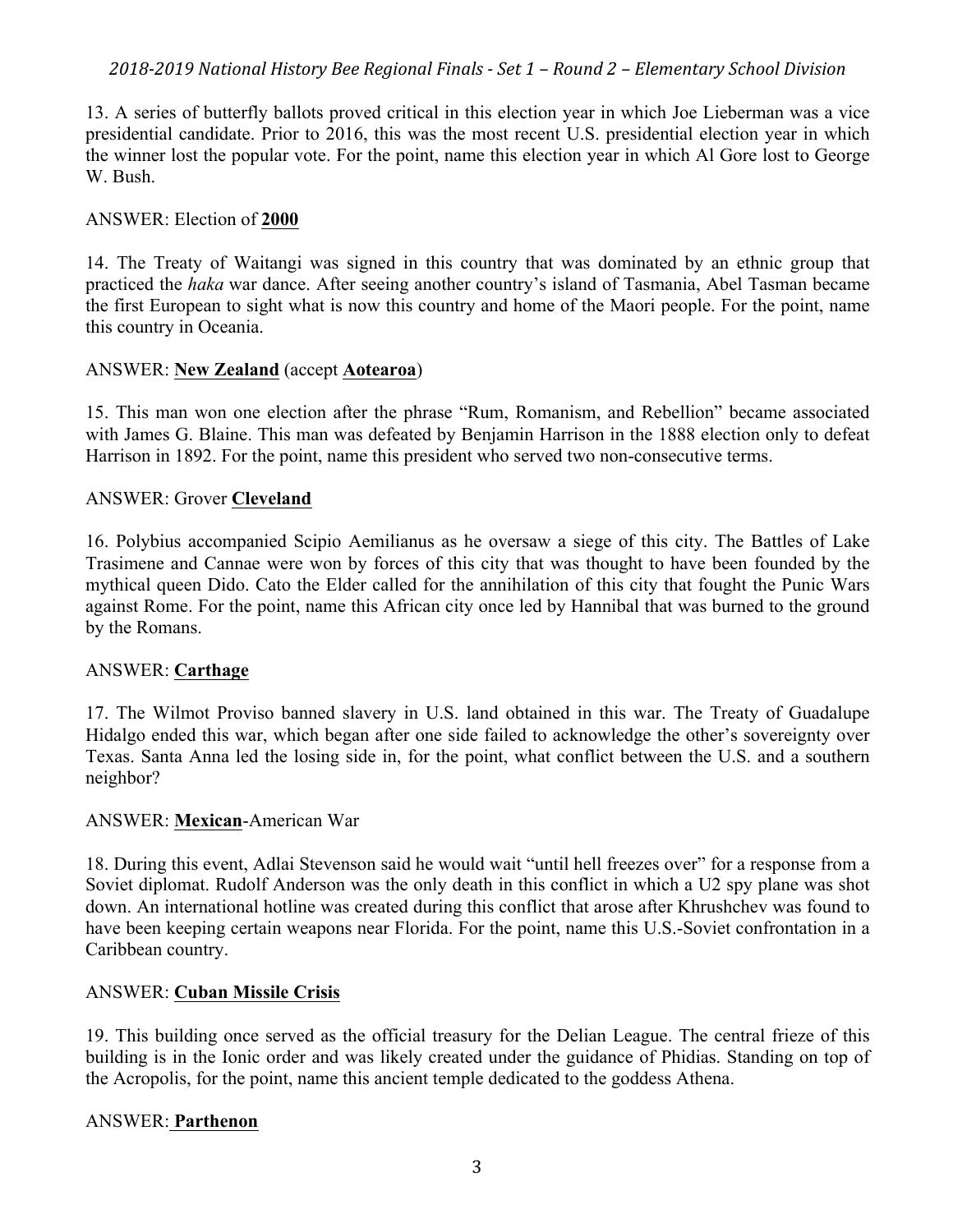20. Roughly 100 years after this battle, legends appeared claiming that the losing side's band played "The World Turned Upside Down" following their defeat. French troops were led by the Comte de Rochambeau at this battle, after which a namesake set of "Articles of Capitulation" were signed. Charles Cornwallis surrendered after, for the point, what final major battle of the American Revolution?

## ANSWER: Battle/Siege of **Yorktown**

21. This good, along with the compass, printing, and papermaking, is considered one of its country's Four Great Inventions. Created by a combination of saltpeter, charcoal and sulfur, this good was originally known by a name translating as "fire medicine" in China. The thunder crash bomb was an iron-cast grenade that relied on, for the point, what explosive good used in firearms?

## ANSWER: **gunpowder**

22. This person was chosen to chair the committee that drafted the Universal Declaration of Human Rights. This woman helped organize a concert for the African-American singer Marian Anderson at the Lincoln Memorial. This onetime first lady of New York actively helped design her husband's New Deal policies. For the point, name this woman who served as First Lady during the presidency of her husband Franklin.

## ANSWER: **E**leanor **Roosevelt** (prompt on Roosevelt)

23. This monarch revoked the rights of worship that the Huguenots had gained under Henry IV with the Edict of Fontainebleau. This man's absolutist rule is often cited by a quote of his translating to "I am the state." Cardinal Mazarin advised this ruler who ordered the creation of the Palace of Versailles. Reigning for over 72 years, for the point, name this French monarch known as "the Sun King."

# ANSWER: **Louis XIV** of France

24. The president during the time of this event famously said "Brownie, you're doing a heck of a job" in response to FEMA's efforts after it. This event was reached Category 5 status with winds reaching nearly 180 miles per hour though it weakened somewhat prior to landfall. For the point, name this 2005 storm that hit New Orleans.

## ANSWER: Hurricane **Katrina**

25. This longest-reigning king of the House of Hanover was served by prime ministers such as William Pitt the Elder and Lord North. This king's government passed a set of unpopular laws that came to be known as the Intolerable Acts. For the point, name this king of England during the American Revolution.

# ANSWER: **George III**